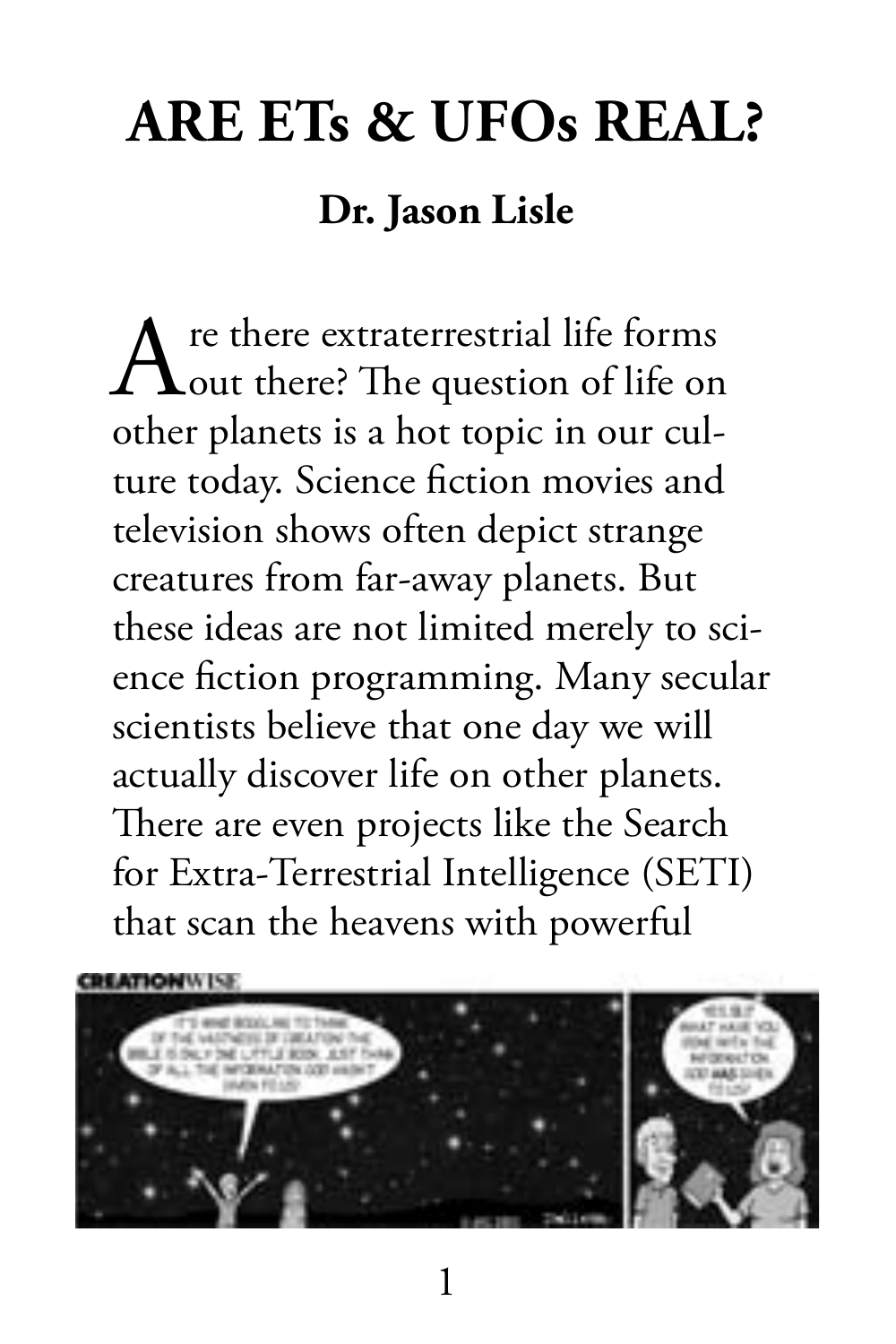radio telescopes listening for signals from intelligent aliens. Many Christians have bought into the idea of extraterrestrial alien life. But is this idea really biblical? The Christian should constantly examine ideas in light of Scripture and take "every thought into captivity to the obedience of Christ" (2 Corinthians 10:5).

#### **The Evolution Connection**

The idea of extraterrestrial life stems largely from a belief in evolution. Recall that in the evolutionary view, the earth is "just another planet"—one where the conditions just happened to be right for life to form and evolve. If there are countless billions of other planets in our galaxy,



 $\mathfrak{D}$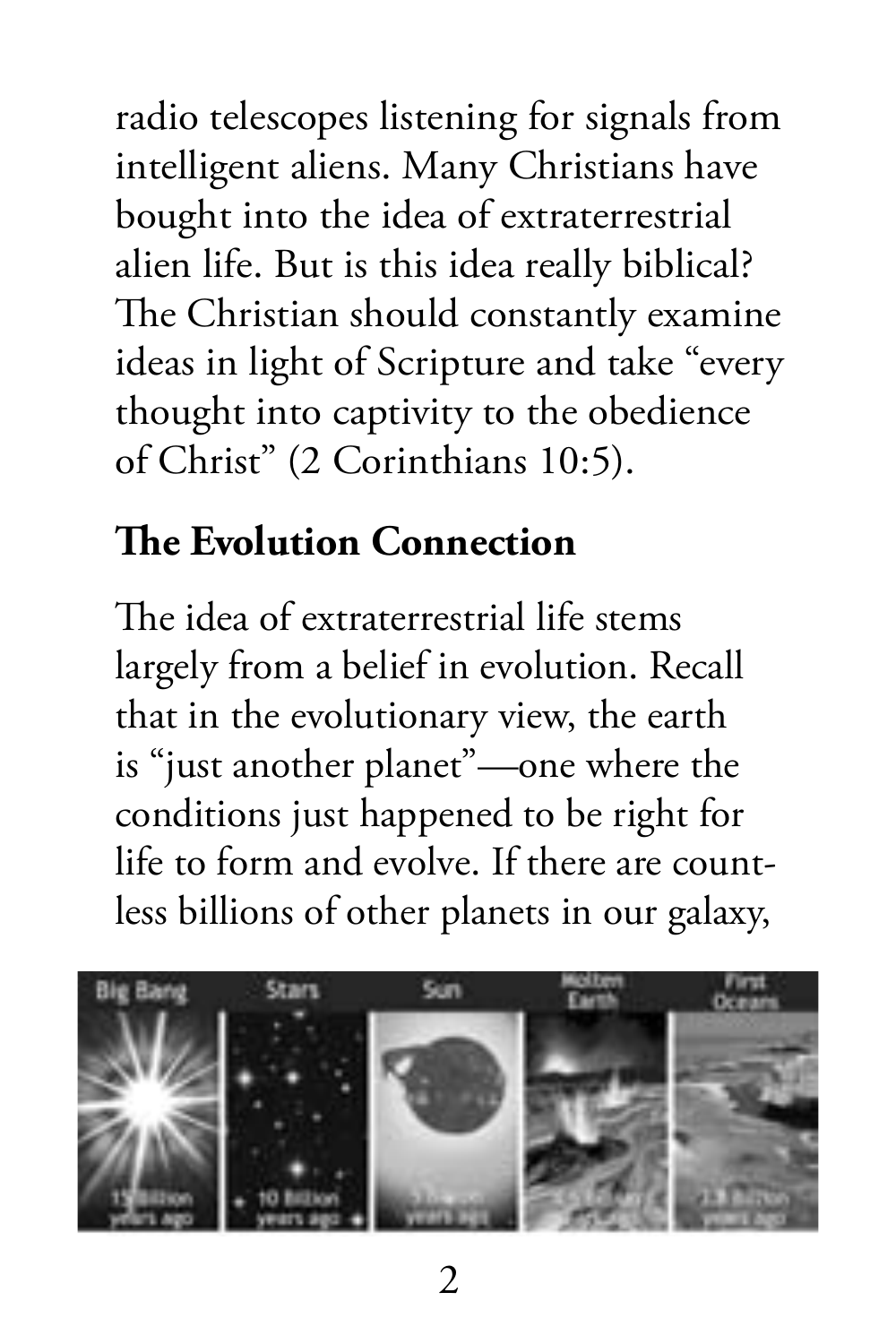then surely at least a handful of these worlds have also had the right conditions. Extraterrestrial life is almost inevitable in an evolutionary worldview.

The notion of alien life, however, does not square well with Scripture. The earth is unique. God designed the earth for life (Isaiah 45:18). The other planets have an entirely different purpose than does the earth, and thus they are designed differently. In Genesis 1 we read that God created plants on the earth on Day 3, birds to fly in the atmosphere and marine life to swim in the ocean on Day 5, and animals to inhabit the land on Day 6. Human beings were also made on Day 6 and were given dominion over the animals. But

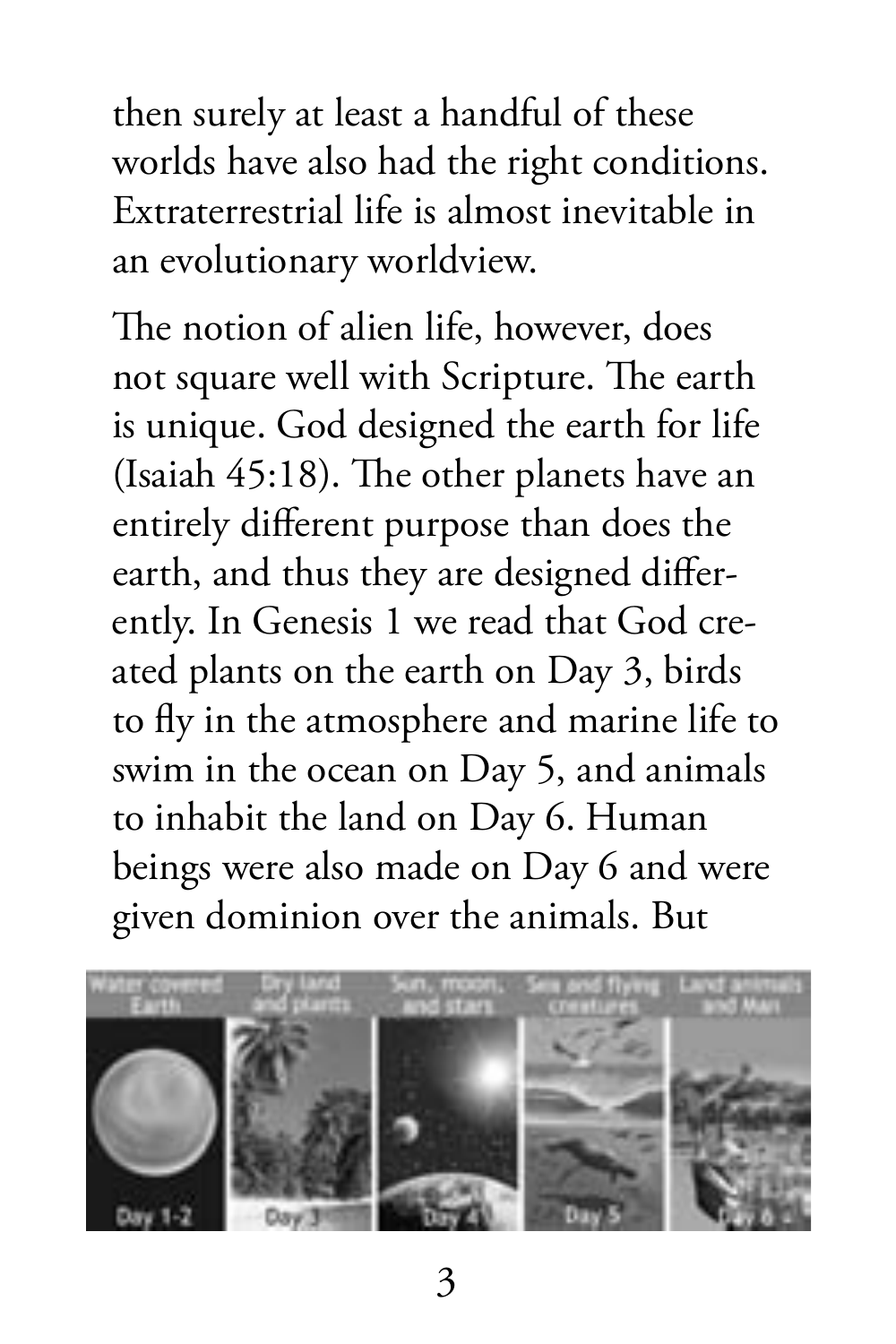where does the Bible discuss the creation of life on the "lights in the expanse of the heavens"? There is no such description because the lights in the expanse were not designed to accommodate life. God gave care of the earth to man, but the heavens are the Lord's (Psalm 115:16). From a biblical perspective, extraterrestrial life does not seem reasonable.

Problems are multiplied when we consider the possibility of *intelligent* alien life. Science fiction programming abounds with races of people who evolved on other worlds. We see examples of Vulcans and Klingons—pseudo-humans similar to us in most respects but different in others. As a plot device, these races allow the exploration of the human condition from the perspective of an outsider. Although very entertaining, such alien races are theologically problematic. Intelligent alien beings cannot be redeemed. God's plan of redemption is for human beings: those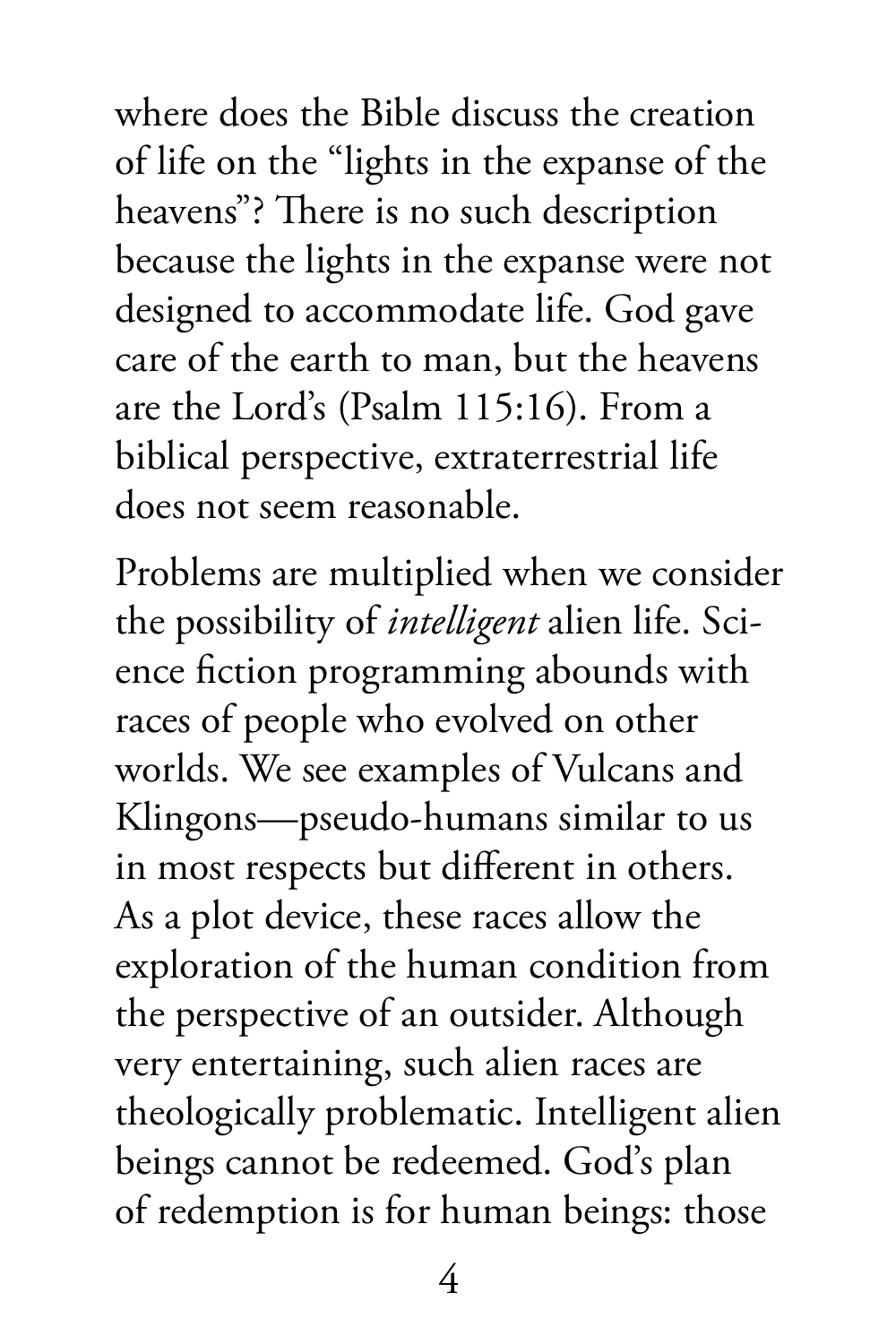

descended from Adam. Let us examine the conflict between the salvation message and the notion of alien life.

## **The Redemption of Mankind**

The Bible teaches that the first man, Adam, rebelled against God (Genesis 3). As a result, sin and death entered the world (Romans 5:12). We are all descended from Adam and Eve (Genesis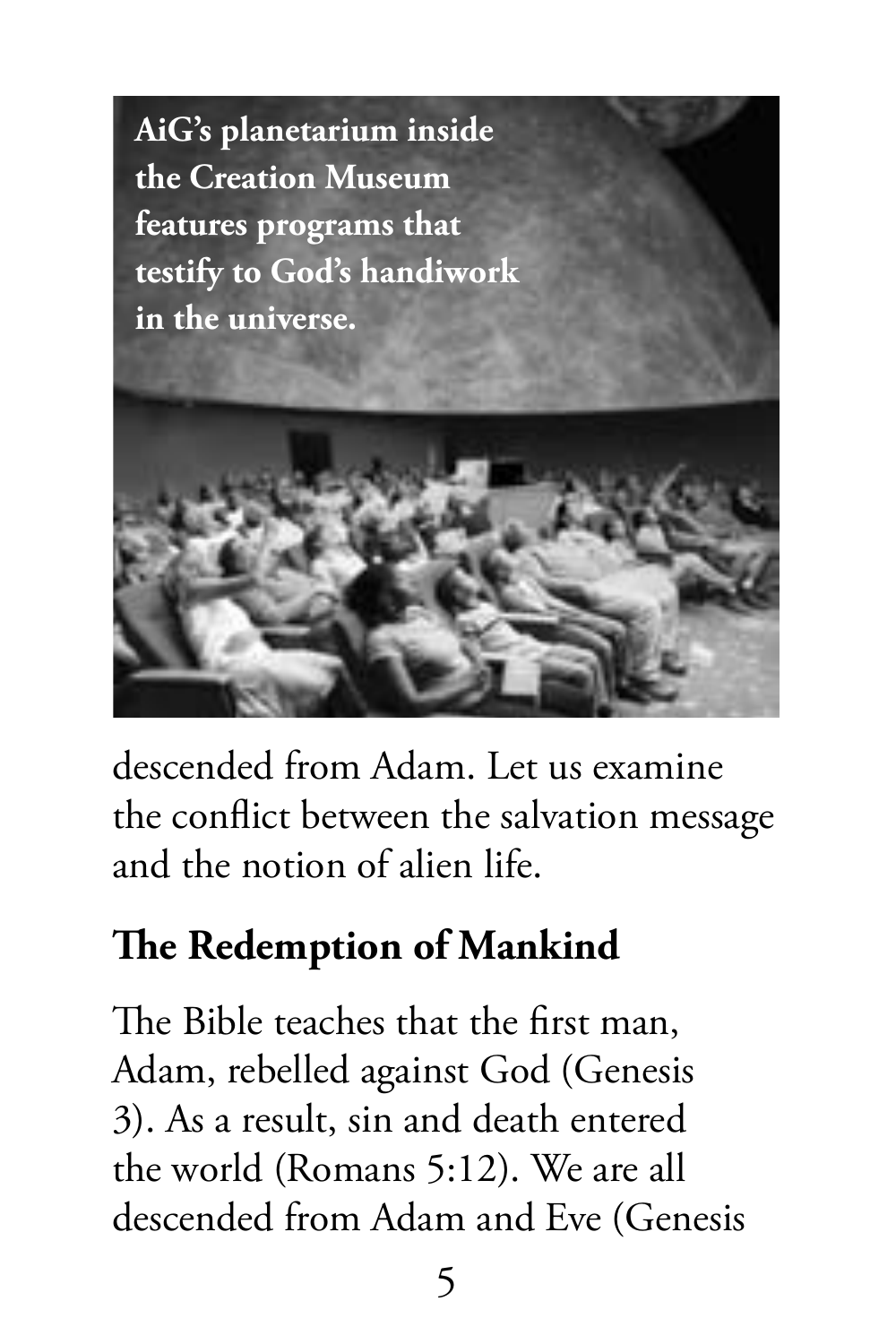3:20) and have inherited from them a sin nature (Romans 6:6, 20). This is a problem: sin is a barrier that prevents man from being right with God (Isaiah 59:2). But God loves us despite our sin and provided a plan of redemption—a way to be reconciled with God.

After Adam and Eve sinned, God made coats of skins to cover them (Genesis 3:21). He therefore had to kill at least one animal. This literal action is symbolic of our salvation; an innocent Lamb (Christ—the Lamb of God) would be sacrificed to provide a covering for sin (John 1:29). In the Old Testament, people would sacrifice animals to the Lord as a reminder of their sin (Hebrews 10:3) and as a symbol of the One to come, the Lord Jesus, who would actually pay the penalty for sin.

The animal sacrifices did not actually pay the penalty for sin (Hebrews 10:4, 11).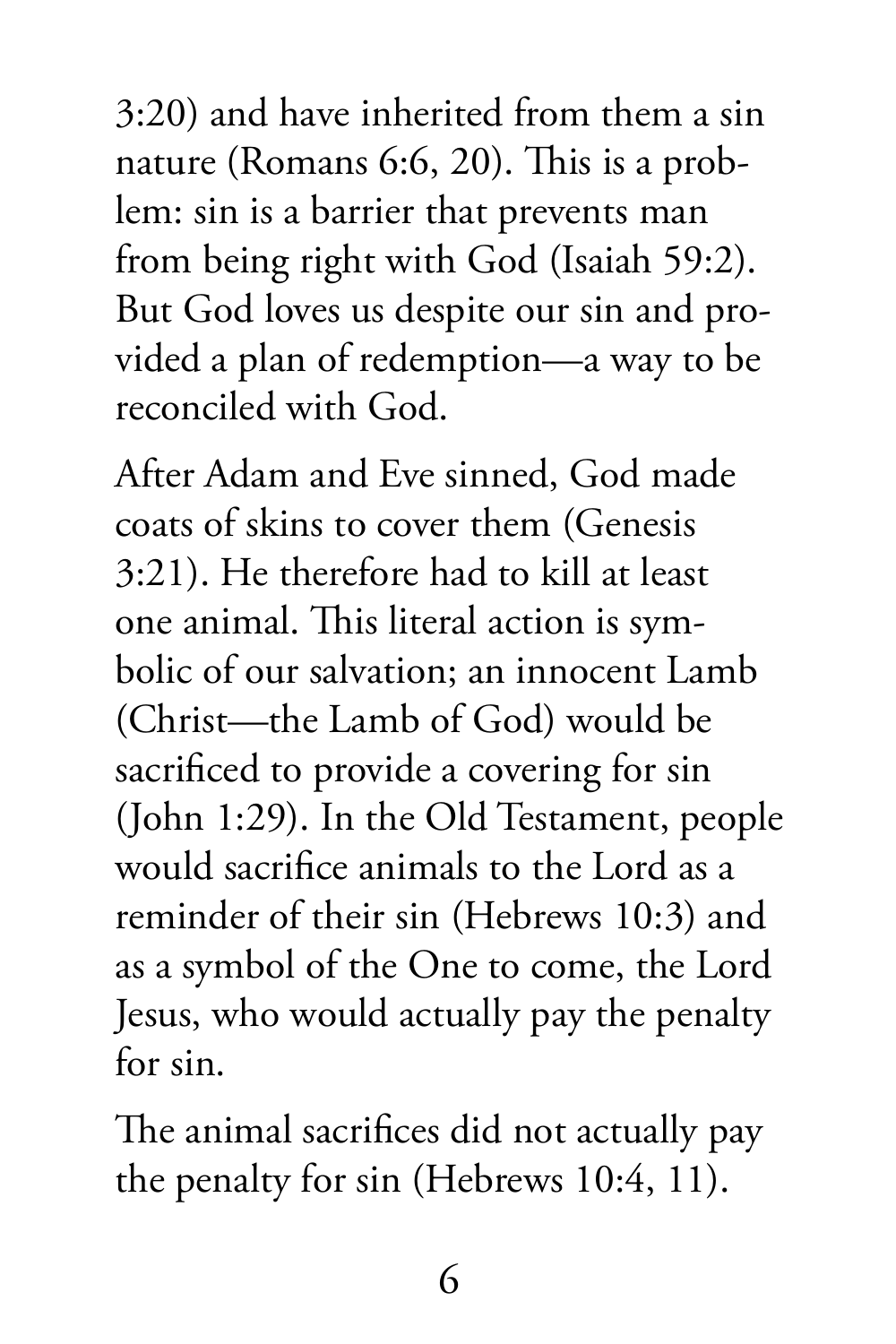

Animals are not related to us; their shed blood cannot count for ours. But the blood of Christ can. Christ is a blood relative of ours since He is descended from Adam as are we; all human beings are of "one blood" (Acts 17:26). Furthermore, since Christ is also God, His life is of infinite value, and thus His death can pay for all the sins of all people. That is why only the Lord Himself could be our Savior (Isaiah 45:21). Therefore, Christ died once for all (Hebrews 10:10).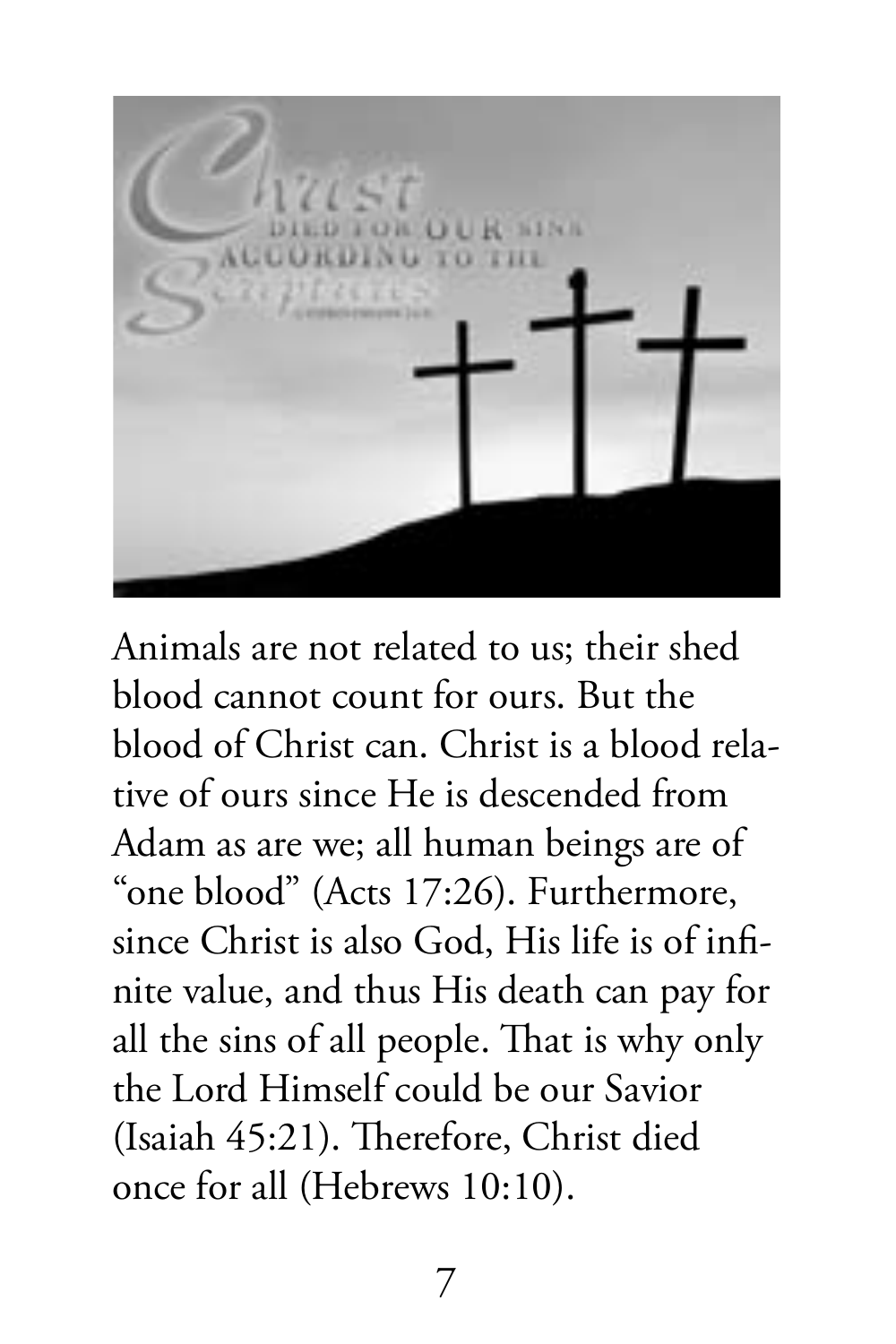### **The Redemption of ET?**

When we consider how the salvation plan might apply to any hypothetical extraterrestrial (but otherwise human-like) beings, we are presented with a problem. If there were Vulcans or Klingons out there, how would they be saved? They are not blood relatives of Jesus, and so Christ's shed blood cannot pay for their sin. One might at first suppose that Christ also visited their world, lived there, and died there as well, but this is antibiblical. Christ died *once* for *all* (1 Peter 3:18; Hebrews 9:27– 28, 10:10). Jesus is now and forever both God and man; but He is *not* an alien.

One might suppose that alien beings have never sinned, in which case they would not need to be redeemed. But then another problem emerges: they suffer the effects of sin, despite having never sinned. Adam's sin has affected all of creation—not just mankind. Romans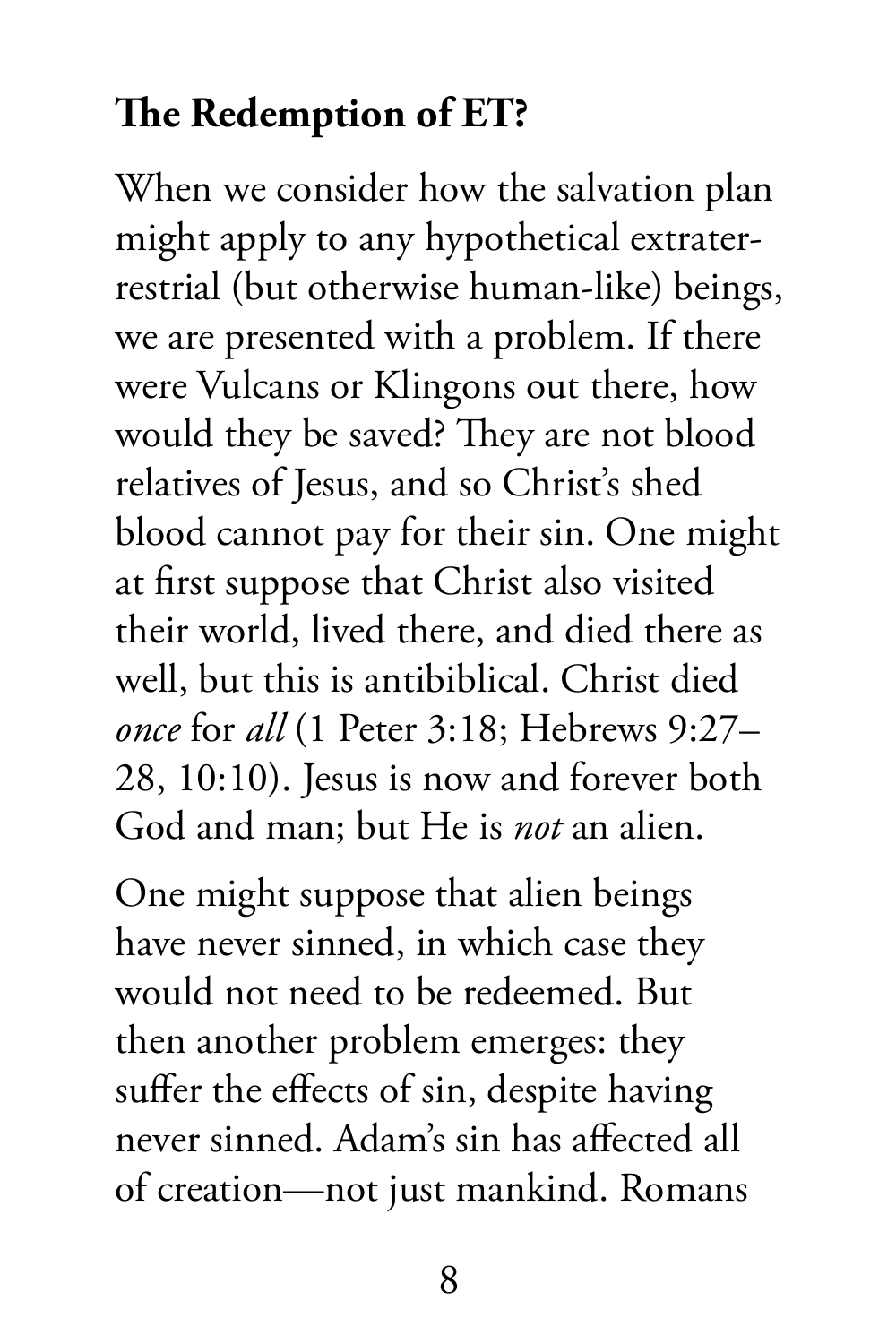

8:20–22 makes it clear that the entirety of creation suffers under the bondage of corruption. These kinds of issues highlight the problem of attempting to incorporate an antibiblical notion into the Christian worldview.

Extraterrestrial life is an evolutionary concept; it does not comport with the biblical teachings of the uniqueness of the earth and the distinct spiritual position of human beings. Of all the worlds in the universe, it was the earth that God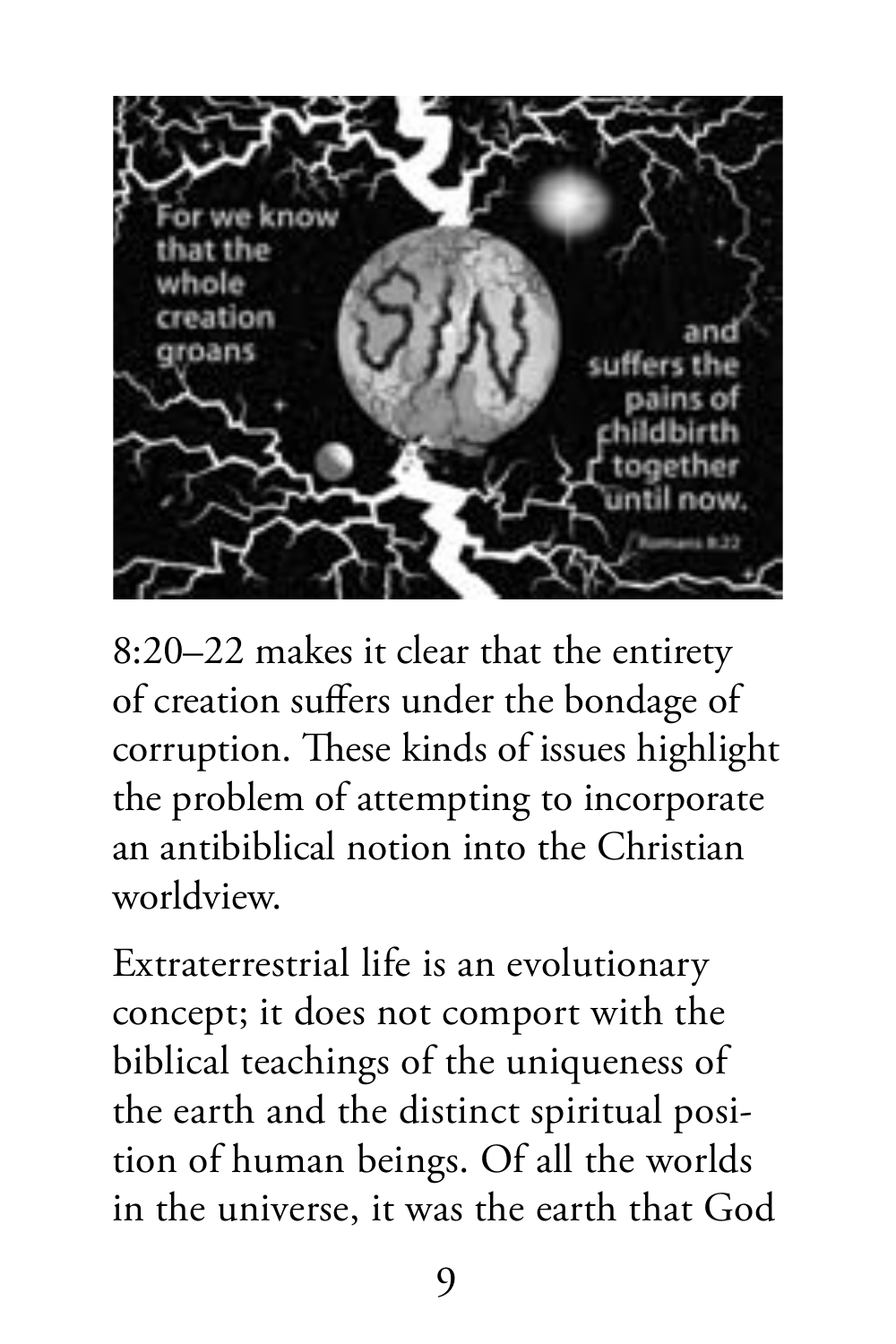Himself visited, taking on the additional nature of a human being, dying on a cross, and rising from the dead in order to redeem all who would trust in Him. The biblical worldview sharply contrasts with the secular worldview when it comes to alien life.

So, which worldview does the scientific evidence support? Do modern observations support the secular notion that the universe is teeming with life, or the biblical notion that earth is unique?

### **Where Is Everybody?**

So far, no one has discovered life on other planets or detected any radio signals from intelligent aliens. This is certainly what a biblical creationist would expect. Secular astronomers continue to search for life on other worlds, but they have found only rocks and inanimate matter. Their radio searches are met with silence. The real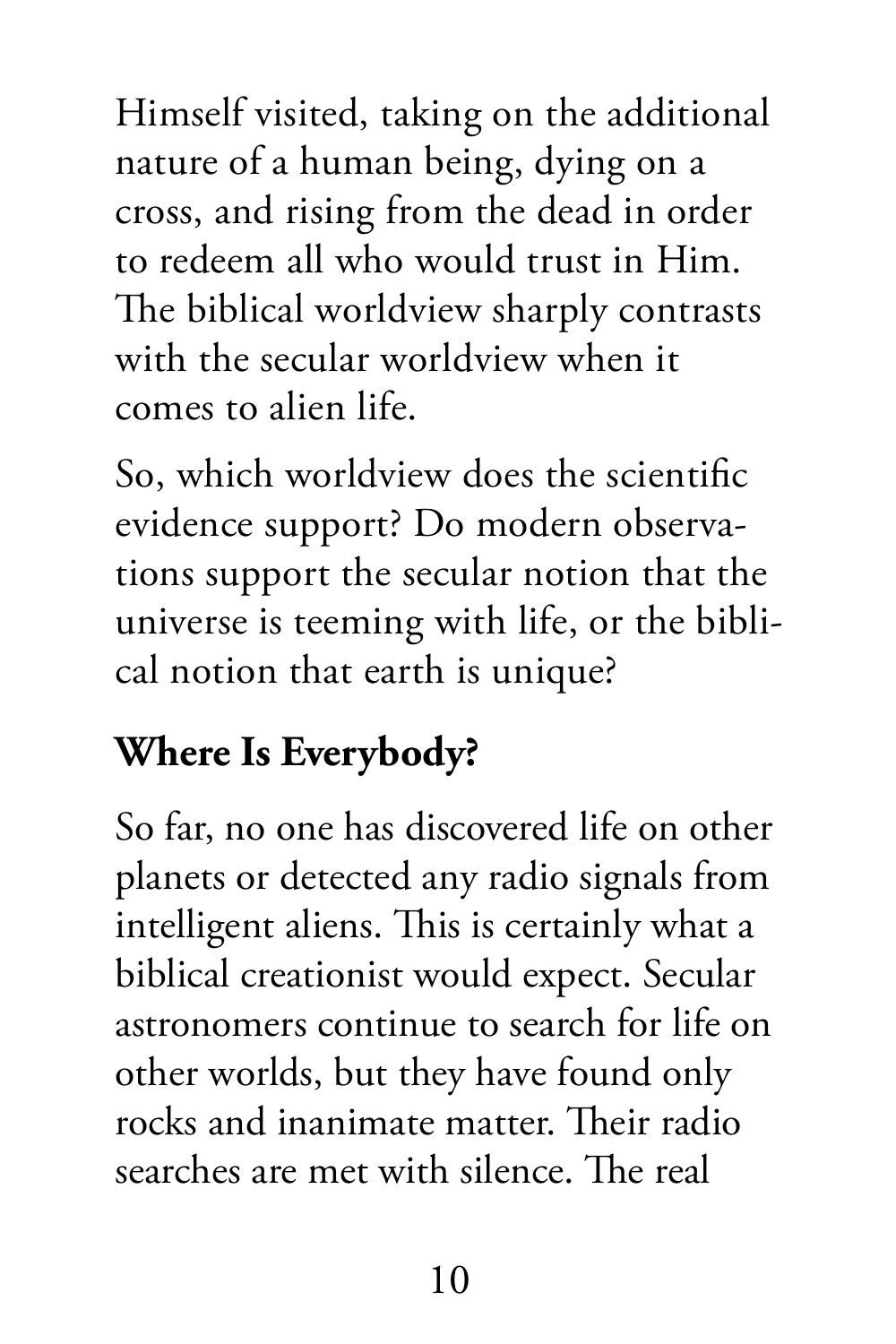world is the biblical world—a universe designed by God with the earth at the spiritual focal point, not an evolutionary universe teeming with life.

When it comes to extraterrestrial life, science is diametrically opposed to the evolutionary mentality. We currently have *no* evidence of alien life forms. This problem is not lost on the secular scientists.

It has been said that the atomic scientist Enrico Fermi was once discussing the topic of extraterrestrial life when he asked the profound question, "Where is everybody?" Since there are quite possibly multiple billions of planets in our galaxy, and since in the secular view these are all accidents, it is almost inevitable that some of these had the right conditions for life to evolve. And if some of these worlds are billions of years older than ours, then at least some of them would have evolved intelligent life eons ago. The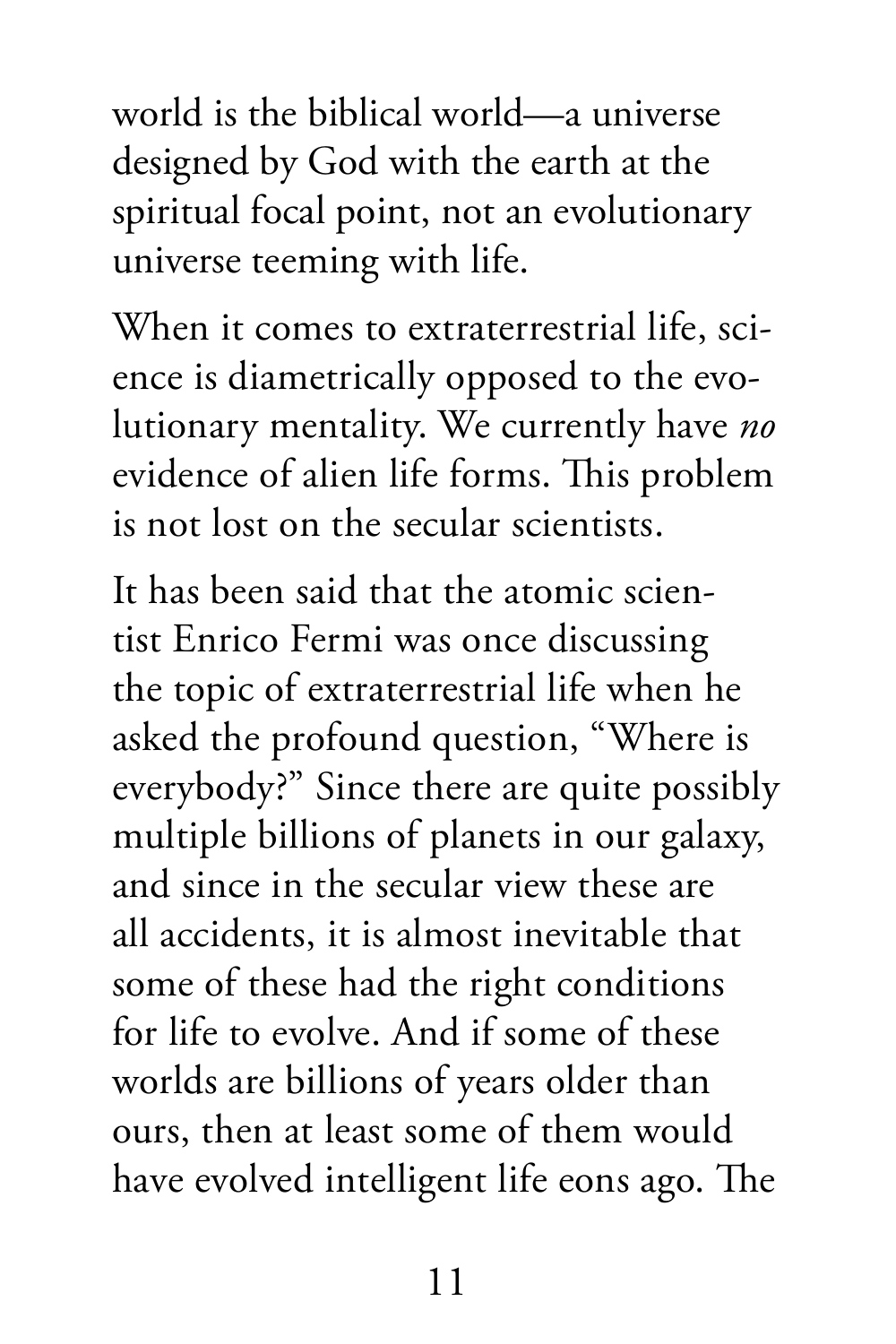

universe should therefore have countless numbers of technologically superior civilizations, any one of which could have colonized our galaxy ages ago. Yet, we find no evidence of these civilizations. Where is everybody? This problem has become known as the "Fermi paradox."

This paradox for evolution is a *feature* of creation. We have seen that the earth is designed for life. With its oceans of liquid water, a protective atmosphere containing abundant free oxygen, and a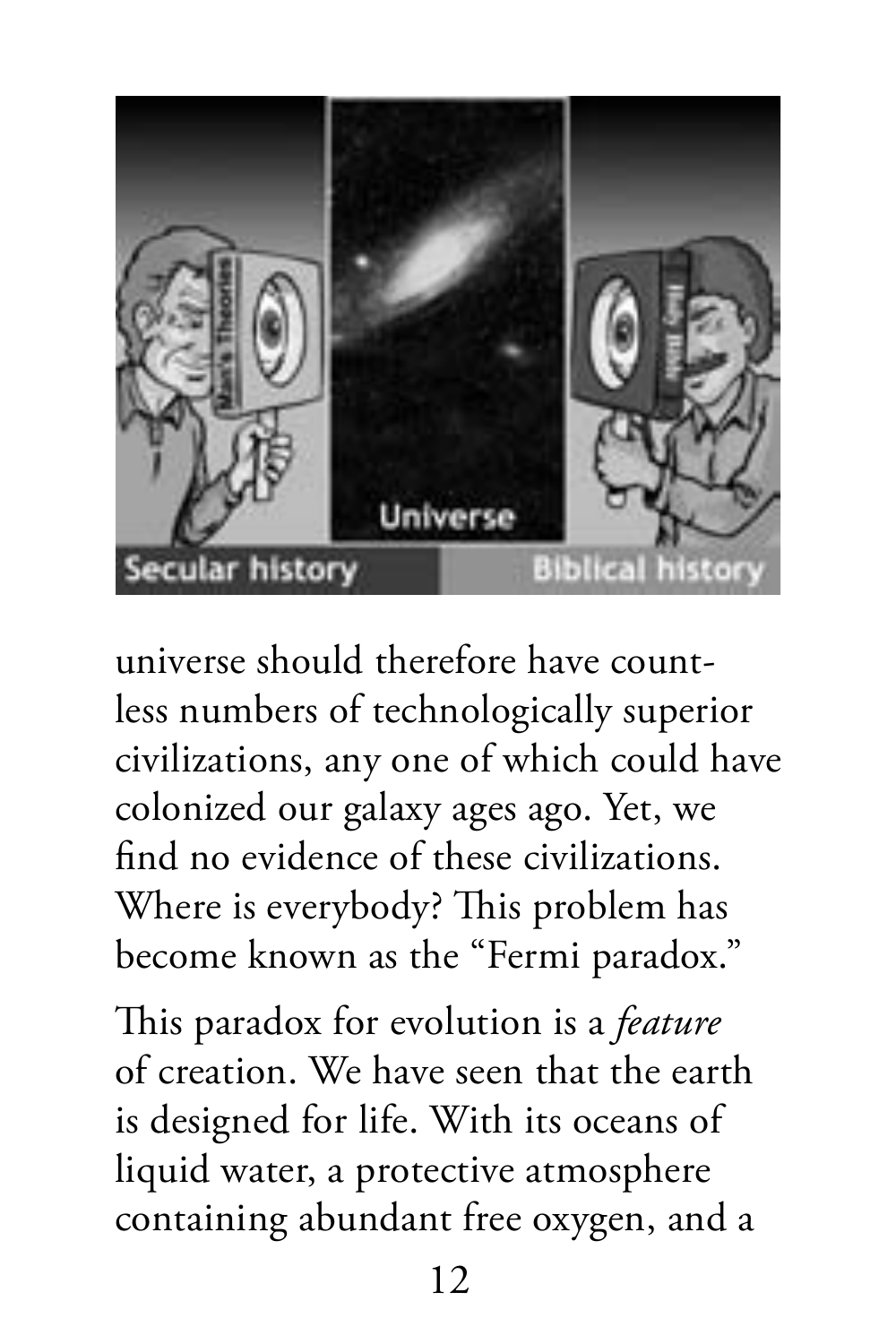distance from the sun that is just right for life, earth was certainly designed by God to be inhabited. But the other planets of the universe were not. From the sulfuric acid clouds of Venus to the frozen wasteland of Pluto, the other worlds of our solar system are beautiful and diverse, but they are not designed for life.

#### **What about UFOs?**

Sometimes after I speak on the topic of extraterrestrial life, someone will ask me about UFOs. A UFO (unidentified flying object) is just that—an object seen in the sky that is unidentified to the person seeing it. People often want me to explain a sighting of some unknown flying object which they or often a friend have claimed to see. (Sometimes the implication is that if I can't explain it, it somehow proves that it must be an alien spacecraft; but such reasoning is completely vacuous.<sup>1</sup>)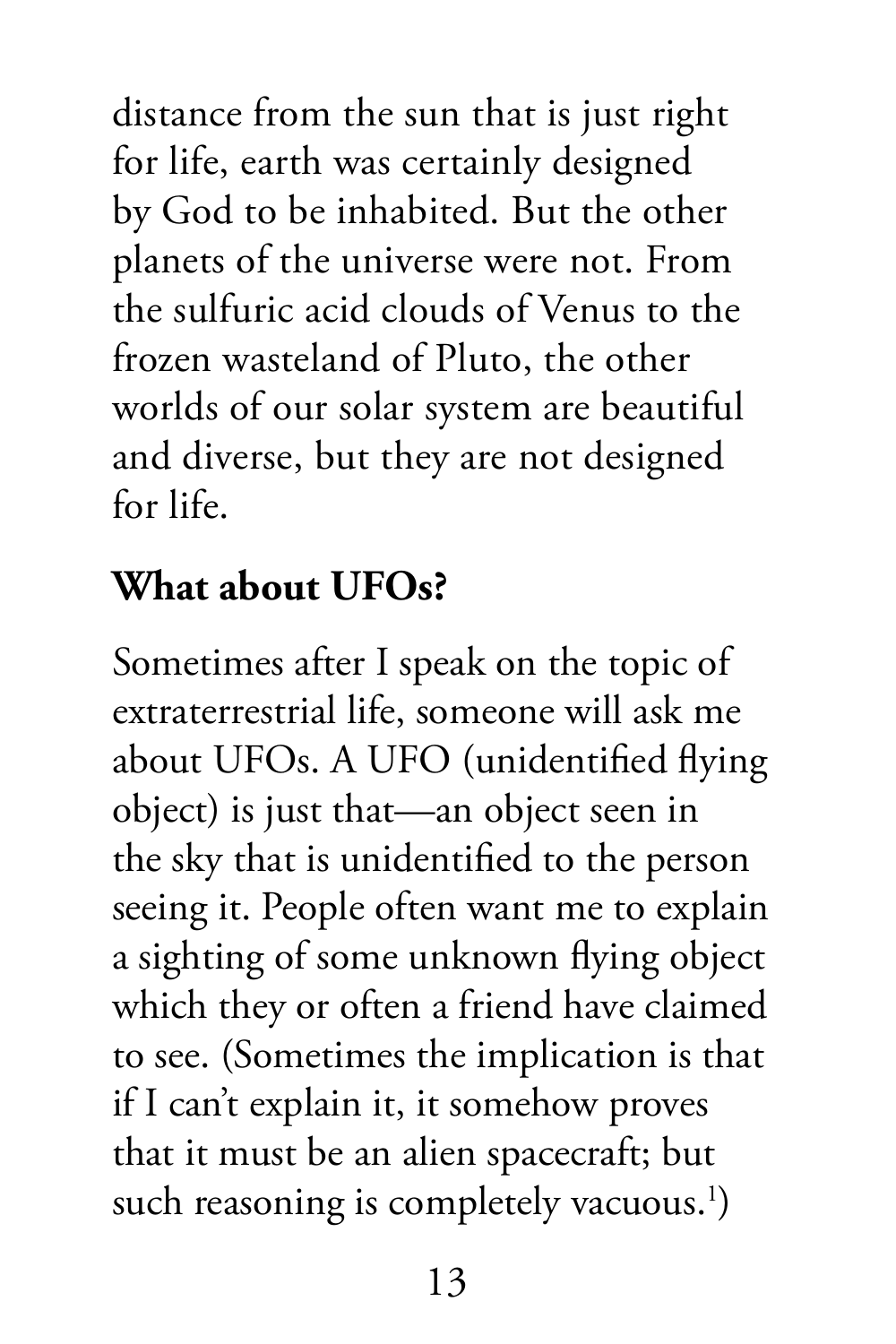These kinds of questions are unreasonable. It is one thing to be asked to interpret evidence that we have, but it is unrealistic to ask someone to interpret undocumented second- or third-hand stories with no actual evidence available for inspection.

There is no doubt that some people sincerely have seen things in the sky that they do not understand. This is hardly surprising since there are lots of things "up there," which can be misunderstood by people not familiar with them. These include Venus, satellites, the international space station, the space shuttle, rockets, Iridium flares, manmade aircraft, internal reflections, meteors, balloons, fireflies, aurorae, birds, ball lightning, lenticular clouds, parhelia, etc. However, a person unfamiliar with these would see a UFO, since the object is "unidentified" to him or her. It is how people interpret what they see that can be questionable.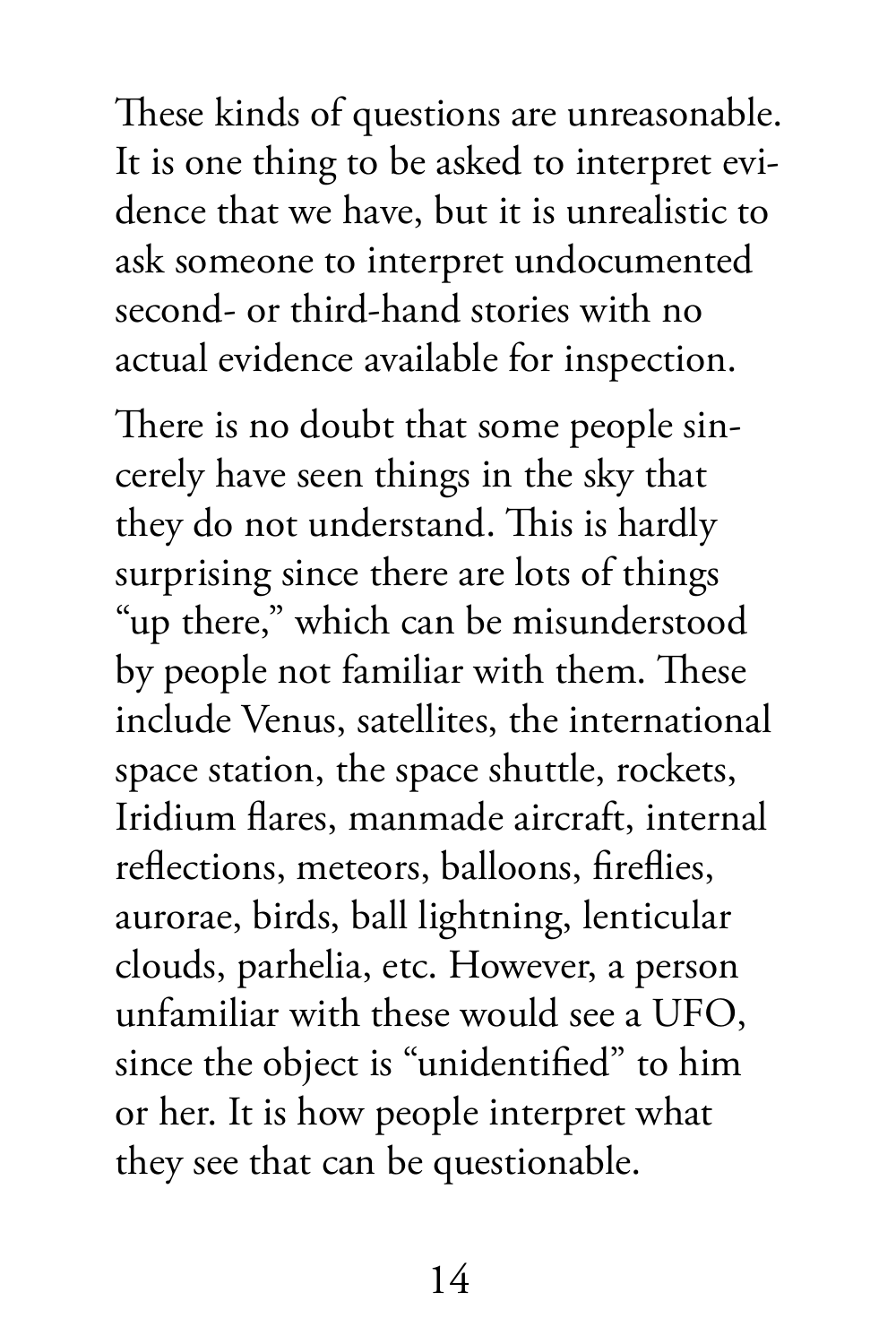Remember that we always interpret evidence in light of our worldview. It is therefore crucial to have a correct, biblical worldview. The fallacious worldview of atheism/naturalism may lead someone to draw erroneous conclusions about what they see. From a biblical worldview, we expect to occasionally see things that are not easily explained, since our minds are finite. But UFOs are not alien spacecraft, and of course, there is no tangible evidence to support such a notion.

## **Why the Hype?**

In the 1990s the television series *The X-files* entertained millions of fans with stories of aliens, government conspiracies, and one dedicated FBI agent's relentless search for truth. The show's motto, "The truth is out there," is a well-known phrase for sci-fi fans. But why is there such hype surrounding the notion of extraterrestrial life? Why is science fiction programming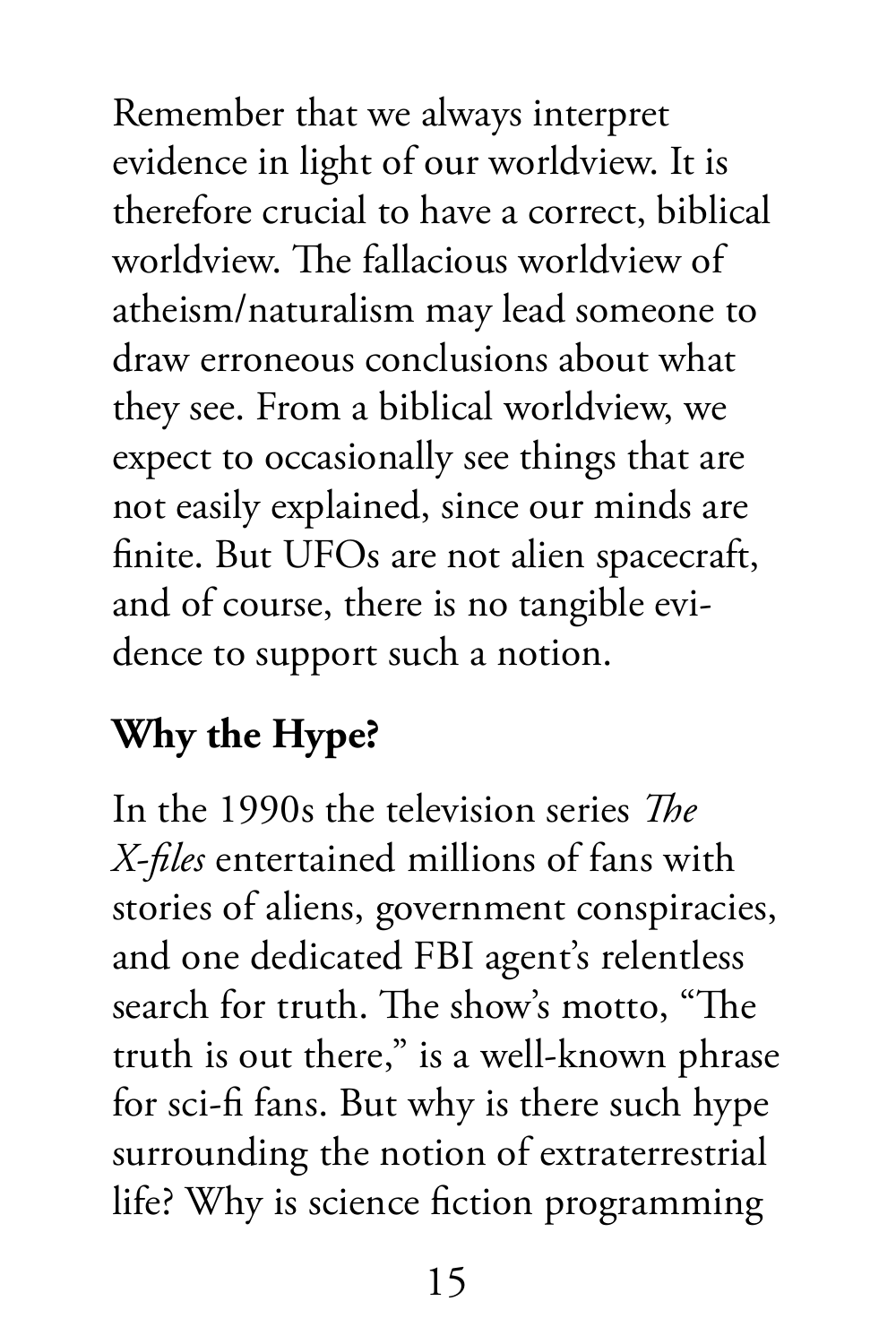so popular? Why does SETI spend millions of dollars searching for life in outer space?

The discovery of intelligent extraterrestrial life would certainly be seen as a vindication of evolution; it is an expectation from a naturalistic worldview. But the desire to meet aliens, especially intelligent, technologically advanced ones, seems much more deeply felt than merely to vindicate evolutionary predictions. What is the *real* issue? I've heard a number of different answers from secular astronomers.

In some cases a belief in ETs may stem from a feeling of cosmic loneliness: "If there are aliens, then we would not be alone in the universe." In many cases it comes from an academic desire to learn the mysteries of the universe; a highly developed alien race might have advanced knowledge to pass on to us. Perhaps such knowledge is not merely academic; the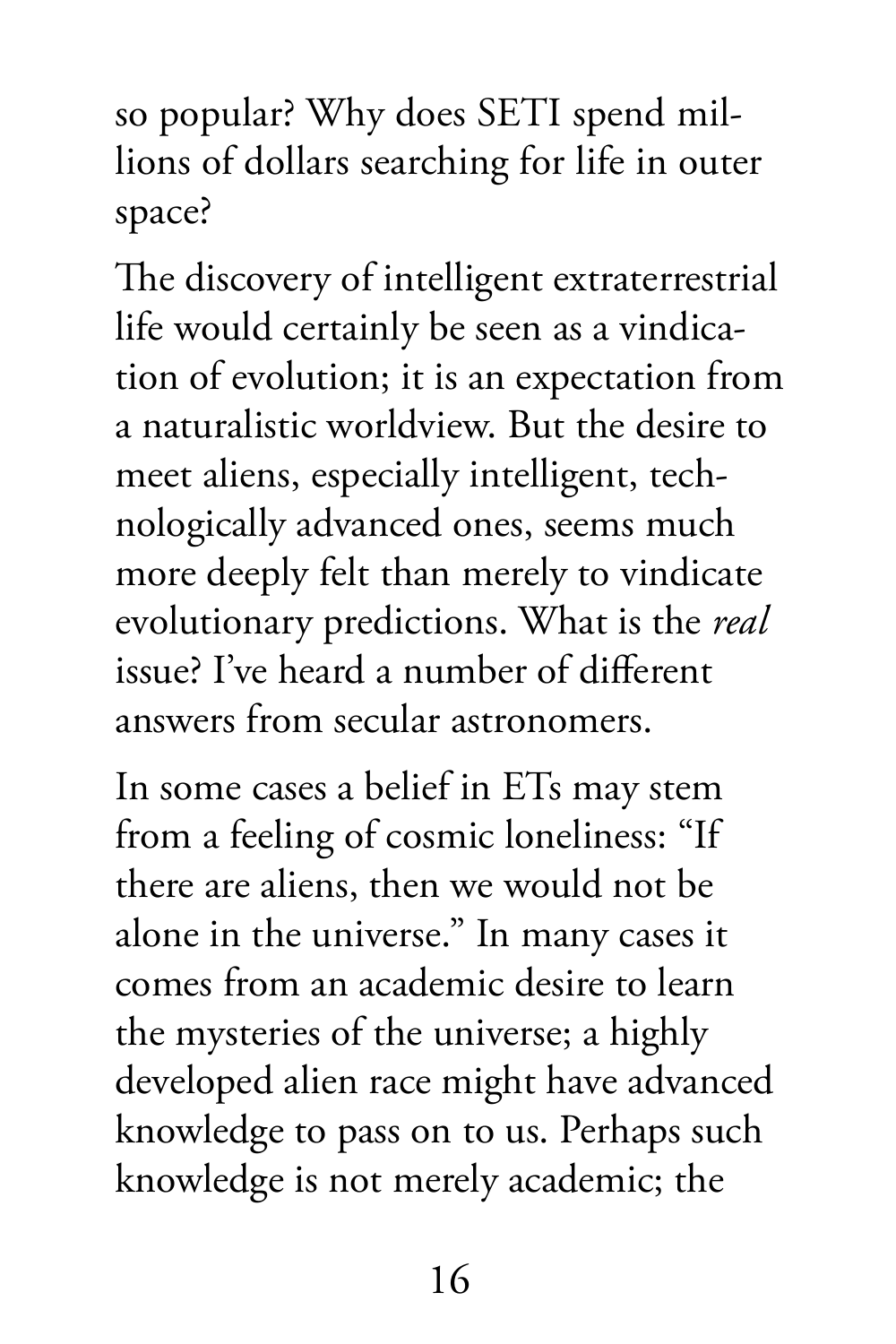hypothetical aliens may know the answers to fundamental questions of existence: "Why am I here? What is the meaning of life?" and so on. An advanced alien race might have medical knowledge far exceeding our own—knowledge which could be used to cure our diseases. Perhaps their medical technology would be so far advanced that they even hold the secret of life and death; with such incredible medical knowledge, perhaps human beings would no longer have to die—*ever*.

In a way, a belief in extraterrestrial life has become a secular replacement for God. God is the one who can heal every disease. God is the one in whom all the treasures of wisdom and knowledge are deposited (Colossians 2:3). God is the one who can answer the fundamental questions of our existence. God alone possesses the gift of eternal life (John 17:3).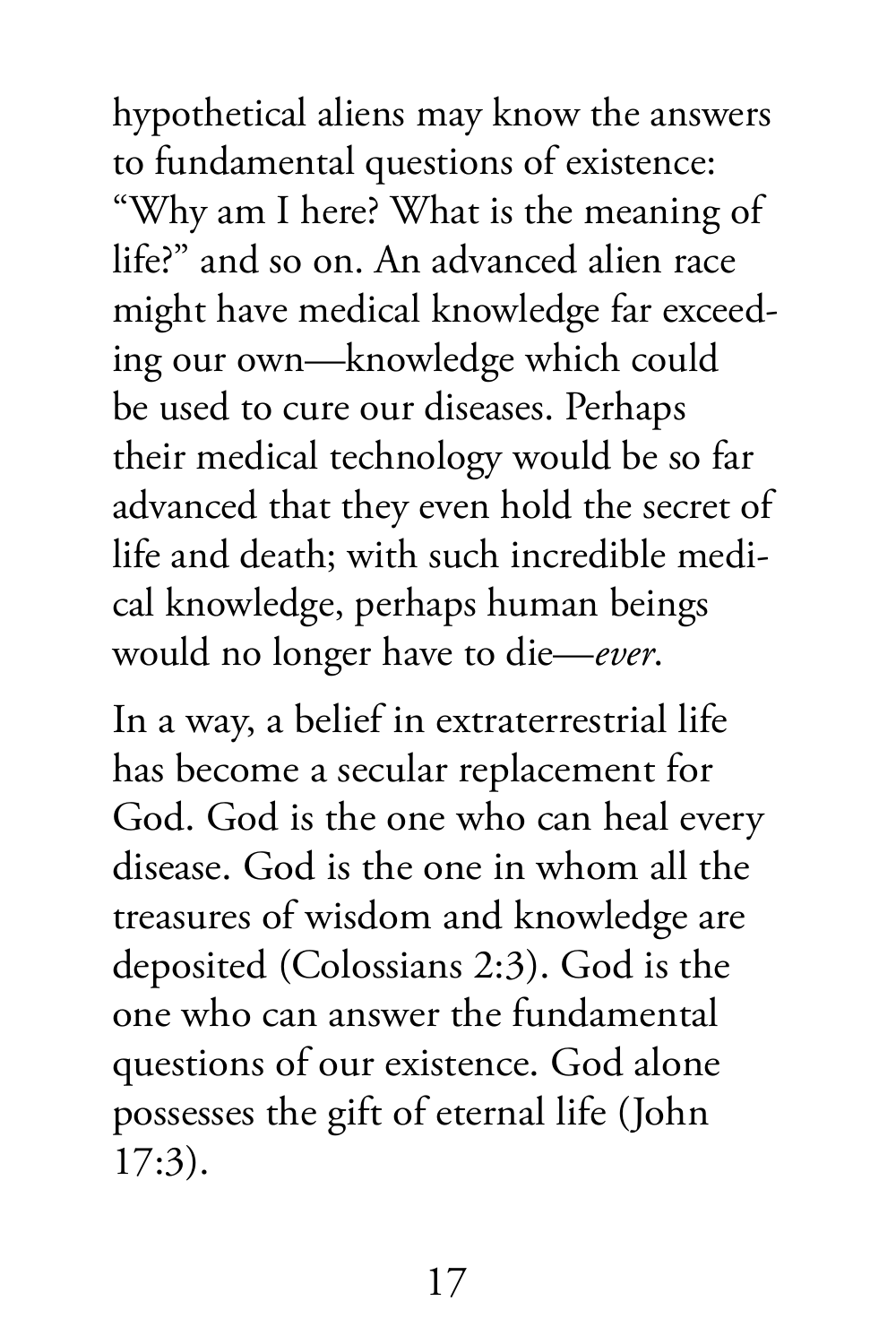It is not surprising that the unbelieving scientist would feel a sense of cosmic loneliness, having rejected his Creator. But, we are not alone in the universe; there is God. God created us for fellowship with Him; thus we have an innate need for Him and for purpose. Although human beings have rejected God, in Adam and by our sins as well, our need for fellowship with Him remains.

When I think of the majority of intelligent scientists who have studied God's magnificent creation but have nonetheless rejected Him and have instead chosen to believe in aliens and millions of years of evolution, I am reminded of Romans 1:18–25. God's invisible qualities—His eternal power and divine nature—are clearly revealed in the natural world so that there is no excuse for rejecting God or suppressing the truth about Him. The thinking of man apart from God is nothing more than futile speculations.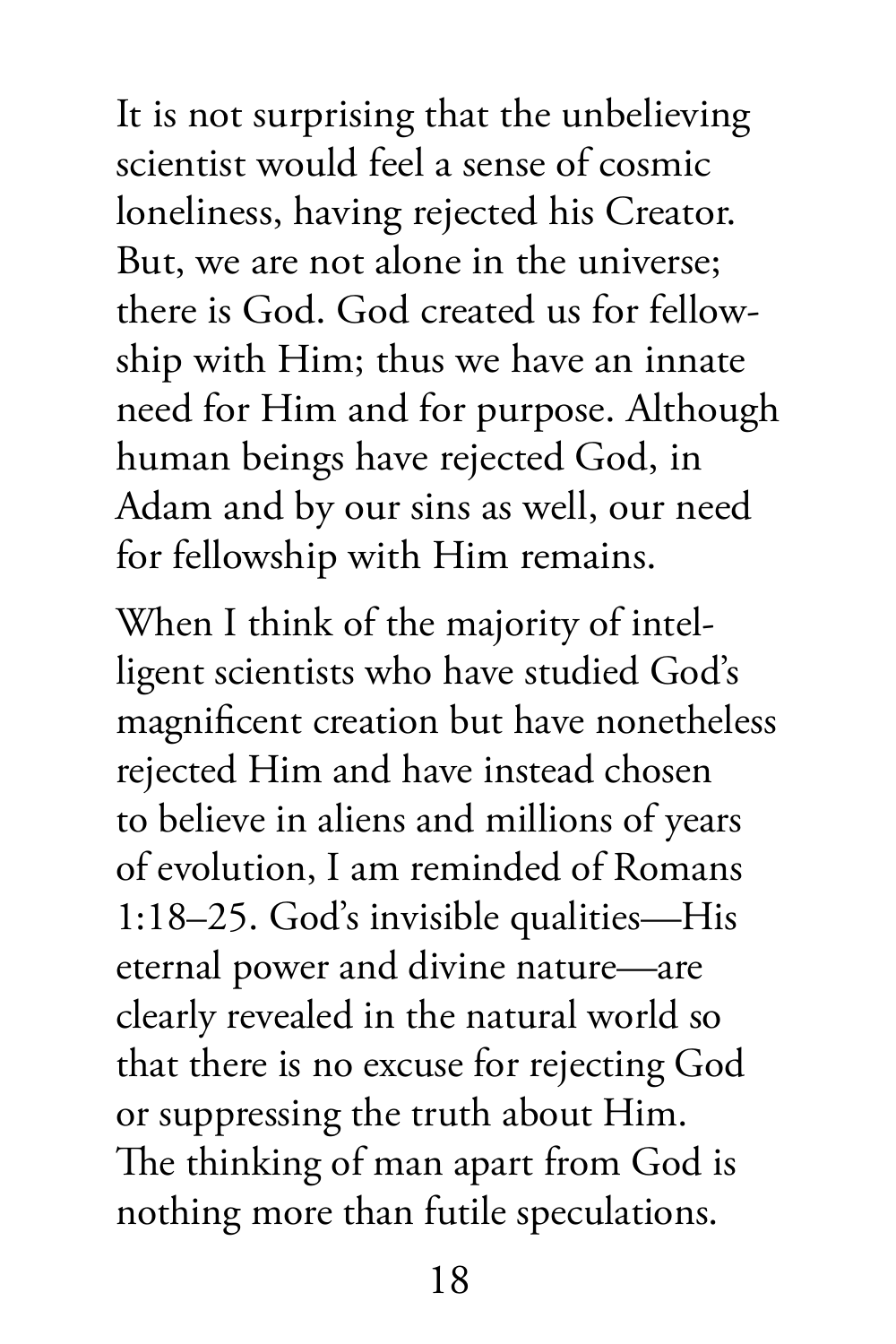Exchanging the truth of God, such as creation, for a lie, such as evolution, and turning to a mere creature such as hypothetical aliens for answers is strikingly similar to what is recorded in Romans 1:25.

But when we start from the Bible, the evidence makes sense. The universe is consistent with the biblical teaching that the earth is a special creation. The magnificent beauty and size of a universe, which is apparently devoid of life except for one little world where life abounds, is exactly what we would expect from a biblical worldview. The truth is not "out there"; the truth is *in there*—in the Bible! The Lord Jesus is the truth (John 14:6). So when we base our thinking on what God has said in His Word, we find that the universe makes sense.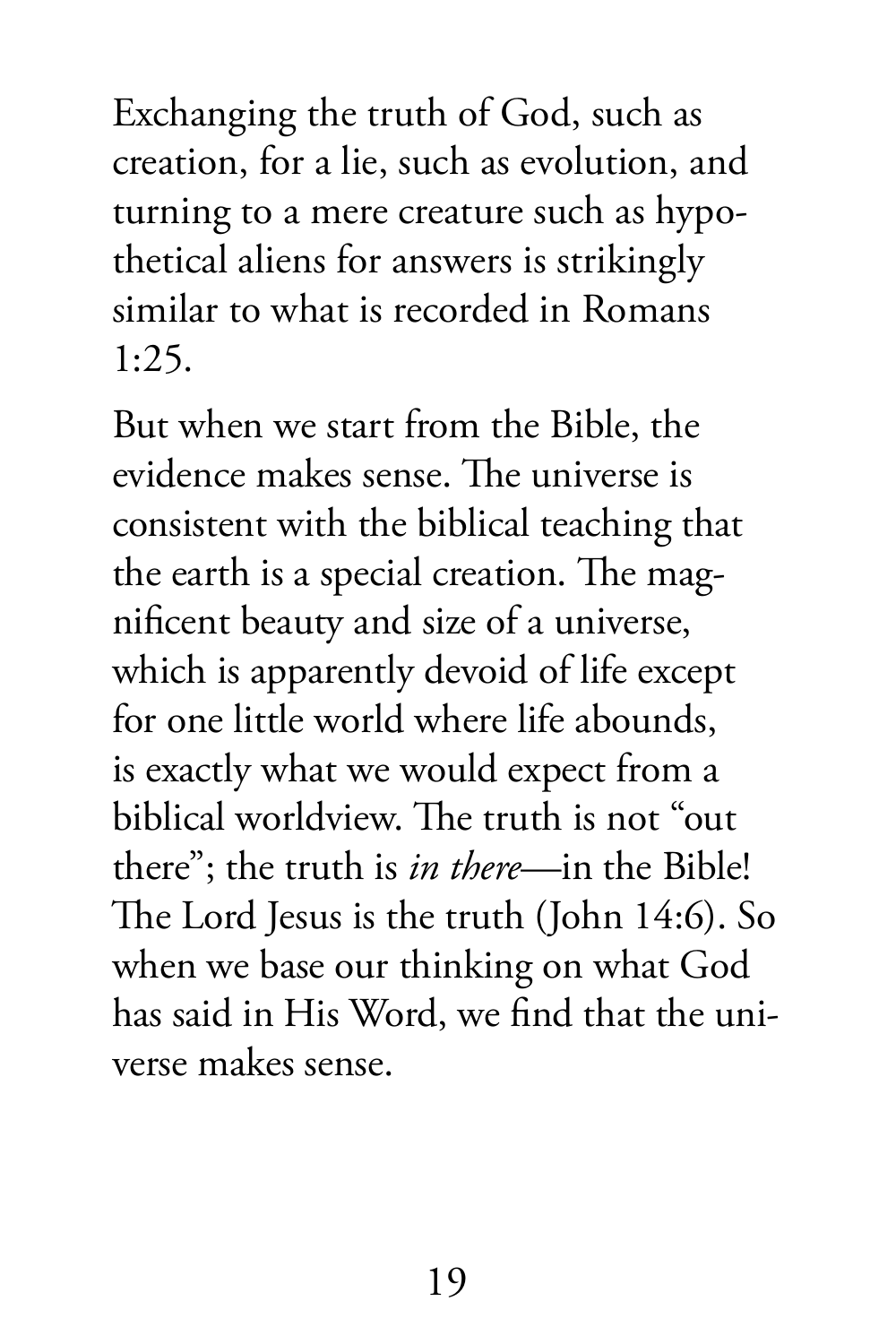#### **Here's the Good News**

Answers in Genesis seeks to give glory and honor to God as Creator, and to affirm the truth of the Biblical record of the real origin and history of the world and mankind.

Part of this real history is the bad news that the rebellion of the first man, Adam, against God's command brought death, suffering and separation from God into this world. We see the results all around us. All of Adam's descendants are sinful from conception (Psalm 51:5) and have themselves entered into this rebellion (sin). They therefore cannot live with a holy God, but are condemned to separation from God. The Bible says that "all have sinned, and come short of the glory of God" (Romans 3:23) and that all are therefore subject to "everlasting destruction from the presence of the Lord and from the glory of His power" (2 Thessalo-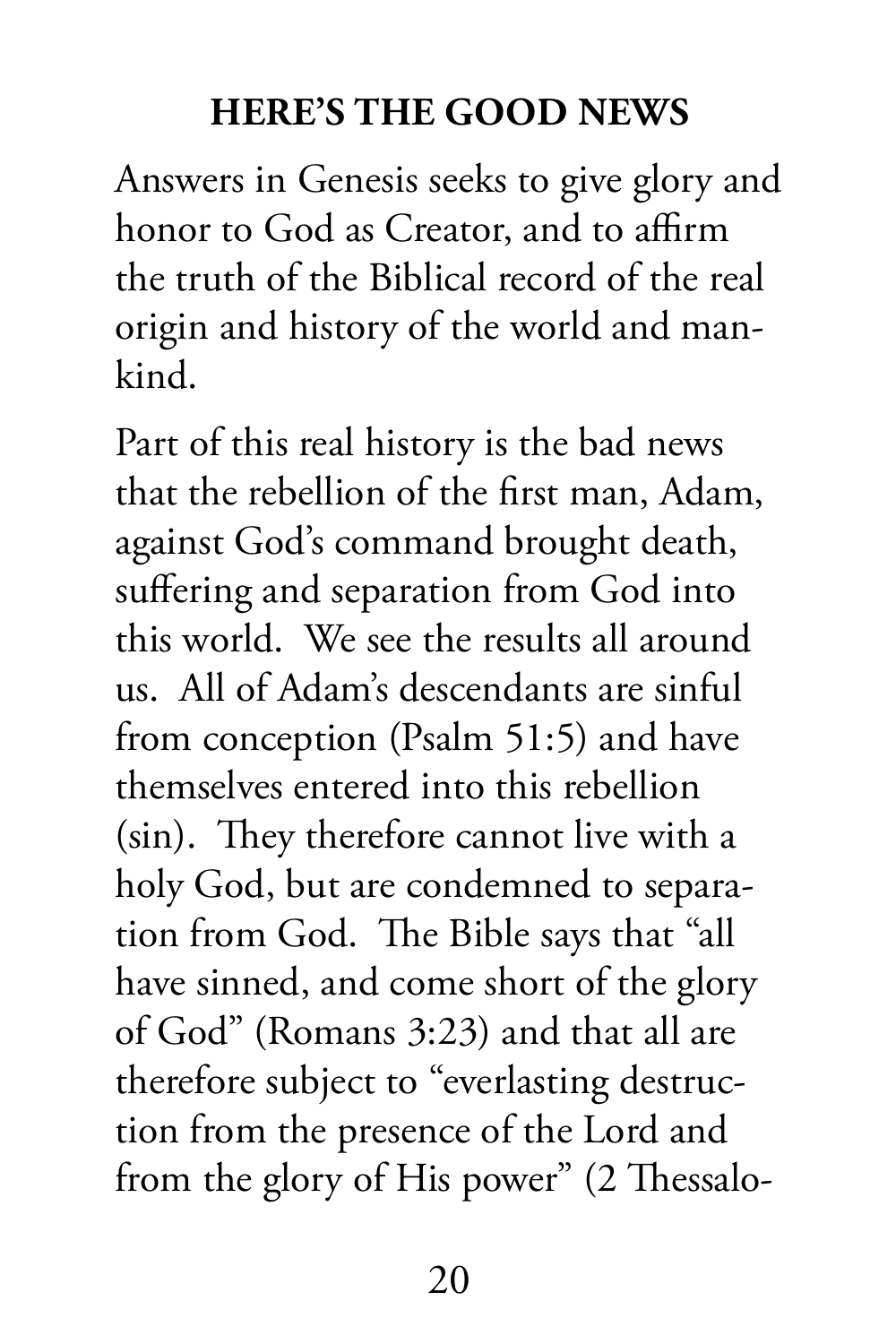```
nians 1:9).
```
But the good news is that God has done something about it. "For God so loved the world, that He gave his only-begotten Son, that whoever believes in Him should not perish, but have everlasting life" (John 3:16).

Jesus Christ the Creator, though totally sinless, suffered, on behalf of mankind, the penalty of mankind's sin, which is death and separation from God. He did this to satisfy the righteous demands of the holiness and justice of God, His Father. Jesus was the perfect sacrifice; He died on a cross, but on the third day, He rose again, conquering death, so that all who truly believe in Him, repent of their sin and trust in Him (rather than their own merit) are able to come back to God and live for eternity with their Creator.

Therefore: "He who believes on Him is not condemned, but he who does not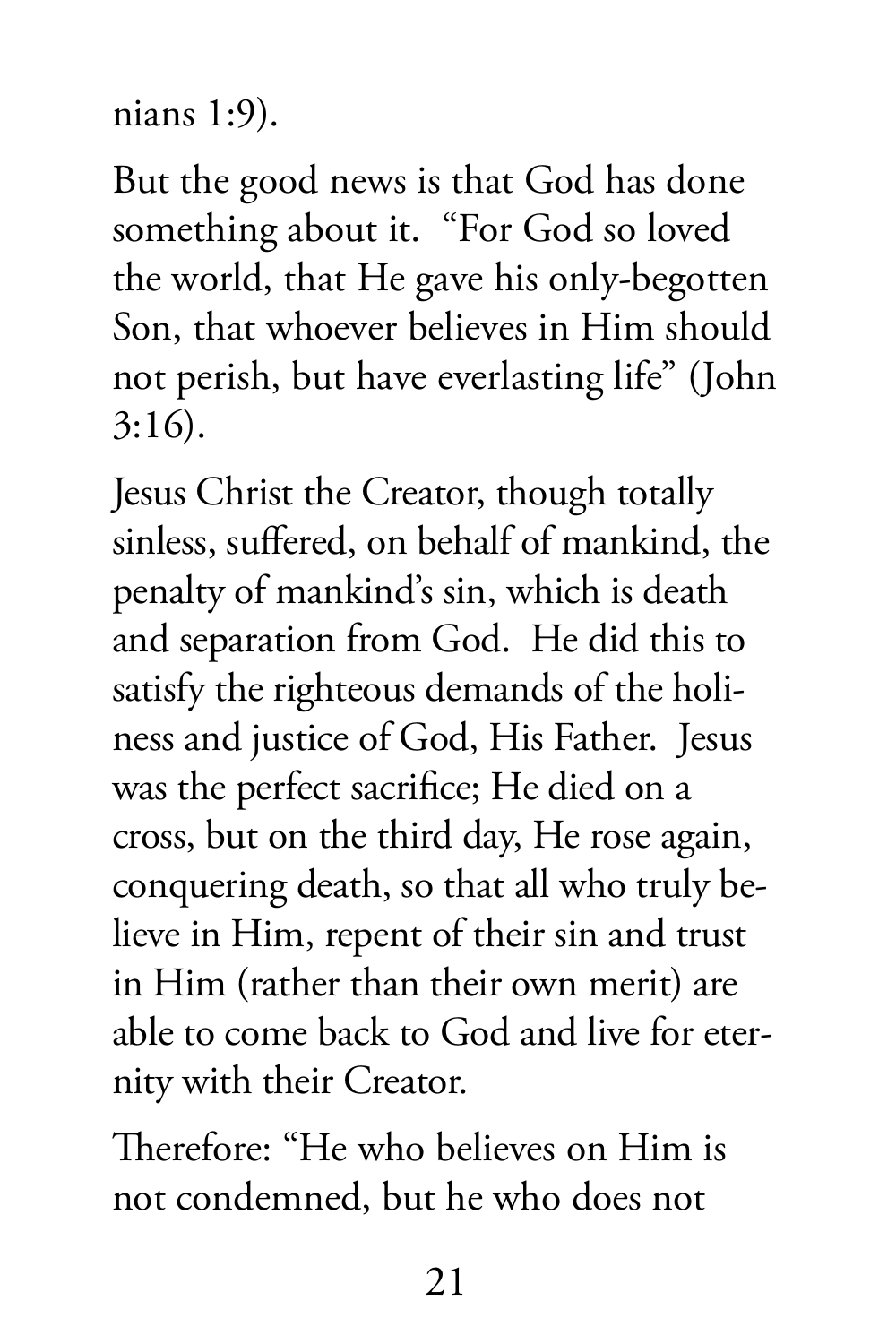believe is condemned already, because he has not believed in the name of the onlybegotten Son of God" (John 3:18).

What a wonderful Savior—and what a wonderful salvation in Christ our Creator!

(If you want to know more of what the Bible says about how you can receive eternal life, please write or call the Answers in Genesis office nearest you—see www. AnswersInGenesis.org.)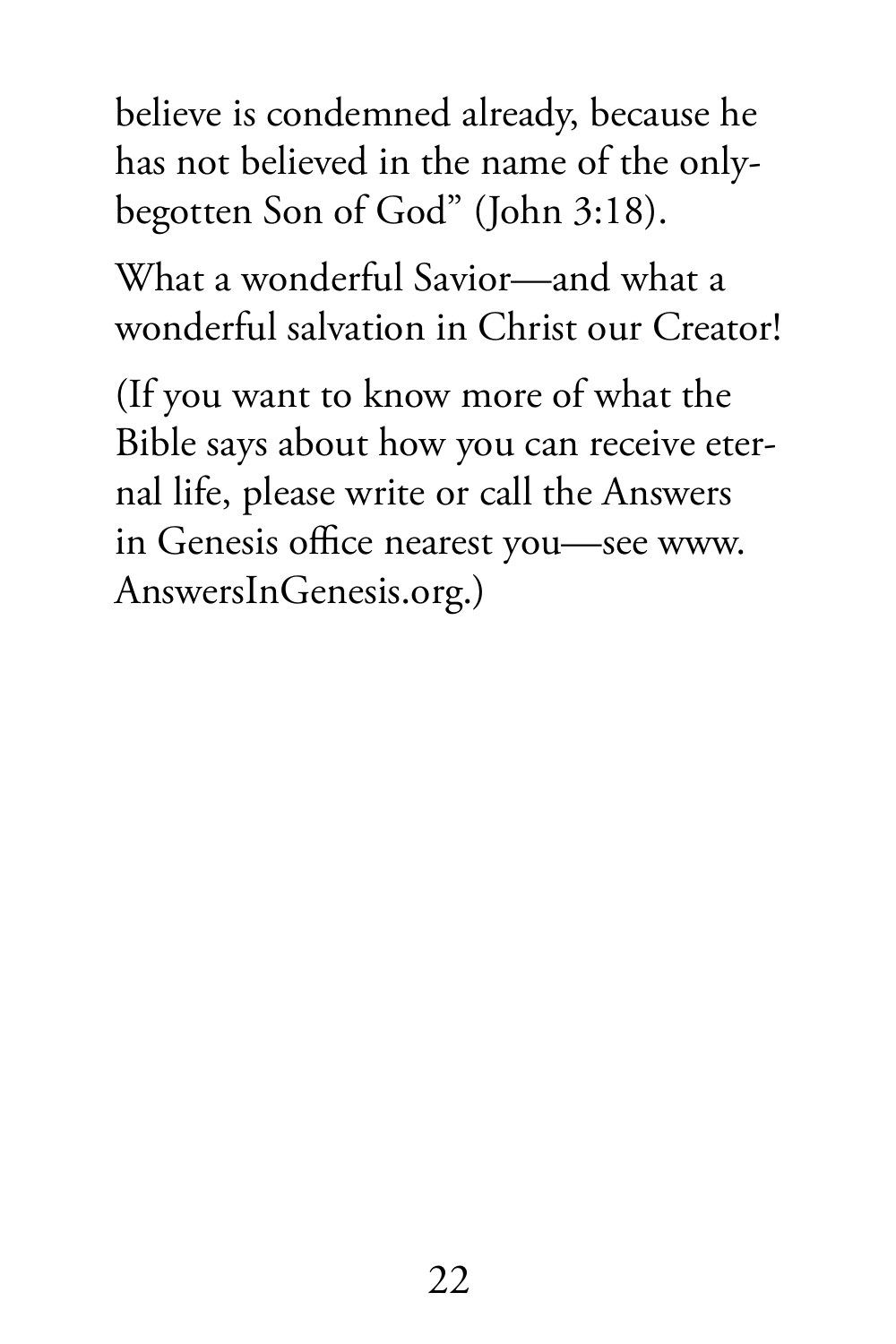#### **Reference**

<sup>1</sup> The argument is that alien spacecraft could not be explained by a natural phenomenon. Therefore, it is suggested that witnessing something that cannot be explained naturally must prove the existence of alien spacecraft. This is a logical fallacy called "affirming the consequent." It's equivalent to saying, "All white dwarf stars are white. Fred is white; therefore Fred is a white dwarf star."